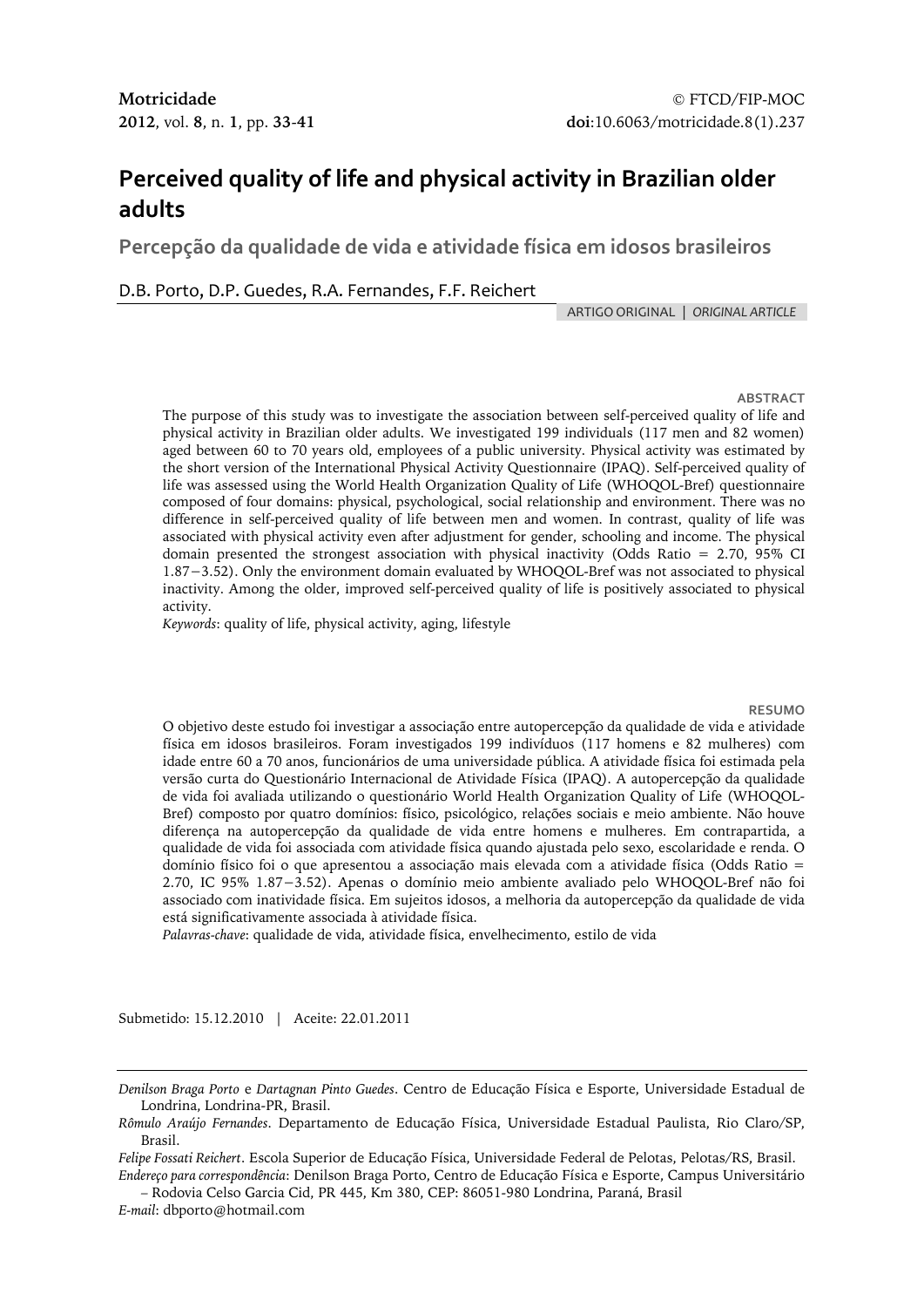#### **34** | *D.B. Porto, D.P. Guedes, R.A. Fernandes, F.F. Reichert*

Despite the worldwide increase in life expectancy, the negative impact of the biological ageing process may affect, directly or indirectly, the individual perception of quality of life in advanced ages. Therefore, in addition to the traditional information provided by morbidity and mortality indices, the evaluation of individual and subjective indicators of quality of life among older adults has been the focus of many public health policies. This is largely related to the concept that a favorable self-perception of quality of life may help minimizing the limitations resulting from the ageing process (Elavsky et al., 2005).

Evidence in the literature suggests that physical activity decreases the risk of several chronic degenerative disorders (Babic et al., 2004; Bassuk & Manson, 2005; Paffenbarger, 2000; Pitanga, Almeida, Freitas, Pitanga, & Beck, 2010), increases the capacity for physical labor (Aidar et al., 2006; Amara et al., 2000; Mao, Pan, Wen, & Johnson, 2003; Puggaard, Larsen, Stovring, & Jeune, 2000), and wellbeing (McAuley, Elavsky, Jerome, Konopack, & Marquez, 2005; Netz, Wu, Becker, & Tenenbaum, 2005), improves self-esteem and self-efficacy (McAuley, Blissmer, Katula, Duncan, & Mihalko, 2000) and reduces eventual problems associated to the lack of physical autonomy (Vita, Terry, Hubert, & Fries, 1998). Most studies were carried out in high-income countries, and whether their findings can be extrapolated to other settings remains to be determined. Another issue to be investigated is whether the magnitude of the association between physical activity and health outcomes observed in rich countries is similar in poorer settings.

Public health policies have sought to encourage a physically active lifestyle, as an attempt to prevent potential outcomes that may affect quality of life in all age groups. According to Lee, Paffenbarger e Hennekens (1997), this is especially true for older ages, when risks associated with insufficient and inadequate physical activity are increased, affecting working years of life.

However, data supporting the positive association between a physically active lifestyle and indicators related to quality of life may be hindered by differences in the nature and specifications of the instruments to measure physical activity and/or quality of life. Hence, since the late 1990's, groups of specialists have focused on the elaboration and dissemination of internationally validated and standardized instruments to investigate physical activity and quality of life.

Among the available instruments there is the International Physical Activity Questionnaire – IPAQ (Craig et al., 2003) and the World Health Organization Quality of Life – WHOQOL – questionnaire (WHOQOL Group, 1998) that aims at investigating physical activity and quality of life, respectively. The main characteristic of both instruments is to consider cultural and linguistic equivalency in international intra and inter-population comparisons.

The aim of the present study was to investigate the association between self-perceived quality of life and physical activity in Brazilian older adults using the above mentioned instruments.

#### **METHOD**

#### **Sample**

The study participants were all employees aged between 60 and 70 years of the State University of Londrina. Londrina has ∼500 000 inhabitants and is the third most populous city of the South of Brazil.

The universe of eligible subjects (382 subjects) was identified through a registry containing identification, date of birth, work sector, and professional position including all the institution's employees. The sample was randomly selected stratified by sex and work sector of the employees. Sampled individuals were contacted and, prior to the instrument administration, agreed and signed an informed consent form.

The study protocol was approved by the Research Ethics Committee of the Universidade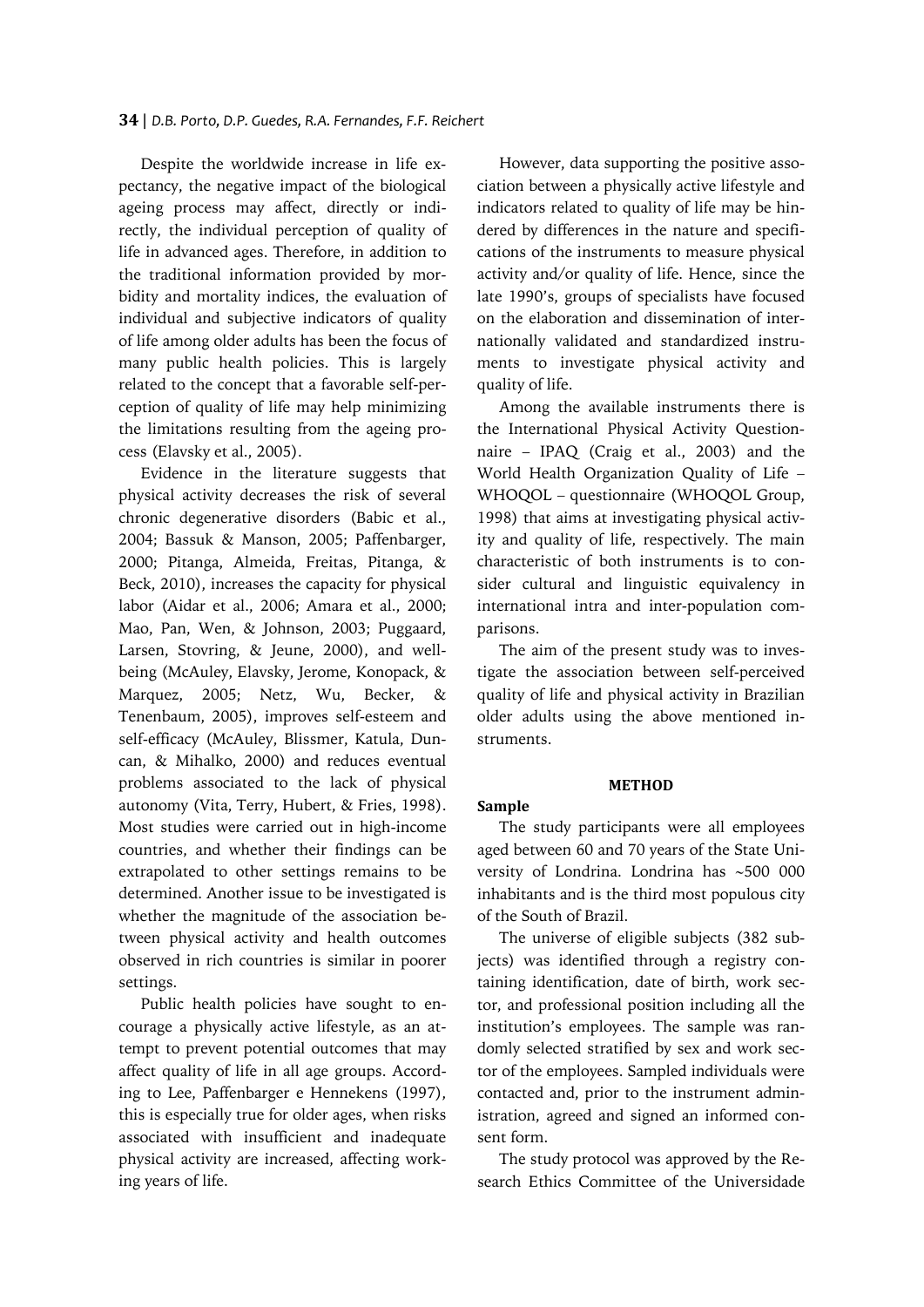Estadual de Maringá and conducted according to the standards of the Helsinki Declaration.

## **Instruments**

## *Physical activity*

Information regarding physical activity was obtained using the short version of the IPAQ, based on a 7-day recall period (Craig et al., 2003). The IPAQ was developed to collect information on the frequency (days/week) and duration (minutes/day) of walking and other moderate and vigorous physical activities, in addition to the daily time (minutes/day) spent sitting. The IPAQ investigates all domains of physical activity (i.e. leisure-time or exercises, occupation, commuting or household chore activities).

Physical inactivity was defined as less than 150 minutes/week of moderate to vigorous of physical activities. This classification is in accordance with current guidelines for physical activity (Haskell et al., 2007).

# *Quality of life*

To assess self-perceived quality of life, the Portuguese version of the WHOQOL-Bref was used. This instrument comprises 24 items related to four domains: physical, psychological, social relationships, and environment. It also includes two items that were not included in the analysis model, related to the global perception of quality of life and health (Fleck et al., 2000). The information presented here refer to the 15 days before the interview, and each domain was analyzed apart by grouping responses according to a specific mathematical model based on a crude score (4-20), in which higher scores correspond to better self-perceived quality of life. We further dichotomized quality of life at the mean score of each domain to classify individuals with lower (below the mean) perception of quality of life for specific analyses.

It is important to highlight that in the present study the WHOQOL-Old model was not used because it was not available as the time of data collection. Furthermore, a study using the WHOQL-Old found the psychometric characteristics in the Brazilian population to be inconsistent, requiring further investigations (Fleck, Chachamovich, & Trentini, 2006). In contrast, the WHOQOL-Bref has been shown to be valid and reliable among Brazilian older (Chachamovich, Trentini, & Fleck, 2007).

# **Procedures**

Both instruments were administered individually, by a single researcher, at the subject's place of work and during work hours, between March and June of 2006. Subjects were handed the questionnaires along with instructions and recommendations regarding their completion. There was no time limit for completing the questionnaires. The researcher in charge of data collection was allowed to explain the questionnaire if necessary. Besides the application of the IPAQ and the WHOQOL-Bref, socioeconomic information was collected (years of formal education; monthly income (collected in R\$ and then converted into U\$) and job classification (professor or non-professor).

# **Statistical Analysis**

Continuous variables presented normal distribution according to the Kolmogorov-Smirnov test with significance level at 5%. Scores of perceived quality of life were analyzed using means  $\pm$  standard deviations and, afterwards, Student's t test was used to detect possible differences between genders. The categorical variables (schooling, income, job classification and physical activity) were analyzed using the Chi-Square  $(\chi^2)$  test. We further explored the association between each domain of self-perceived quality of life (physical, psychological, social relationships, and environment) with physical inactivity. Thereby, each domain of quality of life was categorized into tertiles and compared with the physical activity level.

The odds ratios (OR) were measured by binary logistic regression. In the multivariable model, the domains of quality of life were included as independent variables and physical activity as dependent variable. All statistical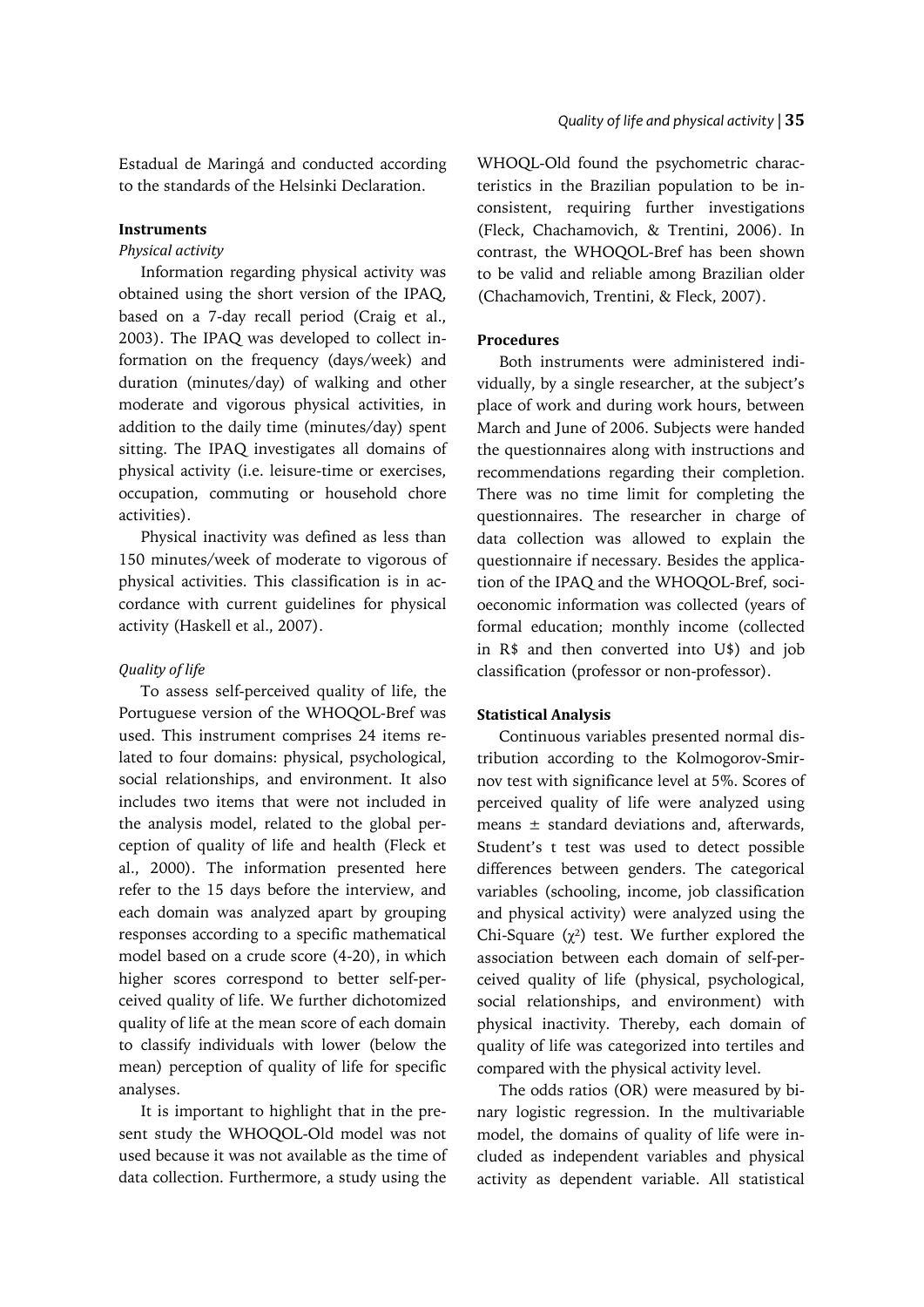analyses were carried out using the Statistical Package for the Social Sciences (SPSS), version 17.0.

## **RESULTS**

Two hundred individuals were sampled to take part in the study and only one refused to participate. Table 1 describes the sample in terms of schooling, income, job classification and physical activity. Most participants were men (58.8%), and non-professor (60.8%). Physical inactivity was observed in approximately one quarter of the sample. There was no significant association between gender and schooling, income, job classification and physical inactivity.

Table 2 presents the mean scores obtained for each WHOQOL-Bref domain in men and women separately. In both genders, the median scores slightly varied (between 14.4 and 16.5). There were no statistical differences between mean scores for men and women in any of the four quality of life domains, except for psychological domain, in which men presented higher scores.

Table 3 presents the association between schooling, income and job classification with physical activity and self-perceived quality of life, controlled for gender. Physical activity was not associated with any of the exposures. In contrast, subjects with lower schooling, lower income and non professor were more likely to

Table 1

*Characteristics of the sample in terms of schooling, income, job classification and physical activity level*

|                    | Women $(n = 82)$<br>$\%$ | Men $(n = 117)$<br>$\%$ | $\chi^2$ | p    |
|--------------------|--------------------------|-------------------------|----------|------|
| Schooling          |                          |                         |          |      |
| $\leq$ 8 years     | 30.5                     | 41.0                    |          |      |
| $9 - 11$ years     | 30.5                     | 12.8                    | 0.045    | .832 |
| $\geq$ 12 years    | 39.0                     | 46.2                    |          |      |
| Monthly Income     |                          |                         |          |      |
| $< 500$ US dollars | 40.2                     | 36.8                    |          |      |
| $500 - 1000$ US \$ | 34.2                     | 28.2                    | 1.985    | .159 |
| $>1000$ US \$      | 25.6                     | 35.0                    |          |      |
| Job Classification |                          |                         |          |      |
| Professor          | 34.1                     | 42.7                    |          |      |
| Non-Professor      | 65.9                     | 57.3                    | 1.154    | .283 |
| Physical activity  |                          |                         |          |      |
| $< 150$ min/wk     | 24.4                     | 23.9                    |          |      |
| $\geq 150$ min/wk  | 75.6                     | 76.1                    | 1.493    | .222 |

Table 2

*Mean, standard deviation, and t statistic for each domain of self-perceived quality of life score*

|                            | Women $(n = 82)$<br>$M \pm DP$ | Men $(n = 117)$<br>$M \pm DP$ |         | p    |
|----------------------------|--------------------------------|-------------------------------|---------|------|
| Physical domain            | $15.9 \pm 2.1$                 | $16.1 \pm 2.2$                | $-0.90$ | .368 |
| Psychological domain       | $16.1 \pm 1.6$                 | $16.6 \pm 1.5$                | $-1.97$ | .049 |
| Social relationship domain | $15.8 \pm 2.4$                 | $16.2 \pm 1.9$                | $-1.51$ | .131 |
| Environment domain         | $14.4 \pm 1.8$                 | $14.9 \pm 1.8$                | $-1.81$ | .070 |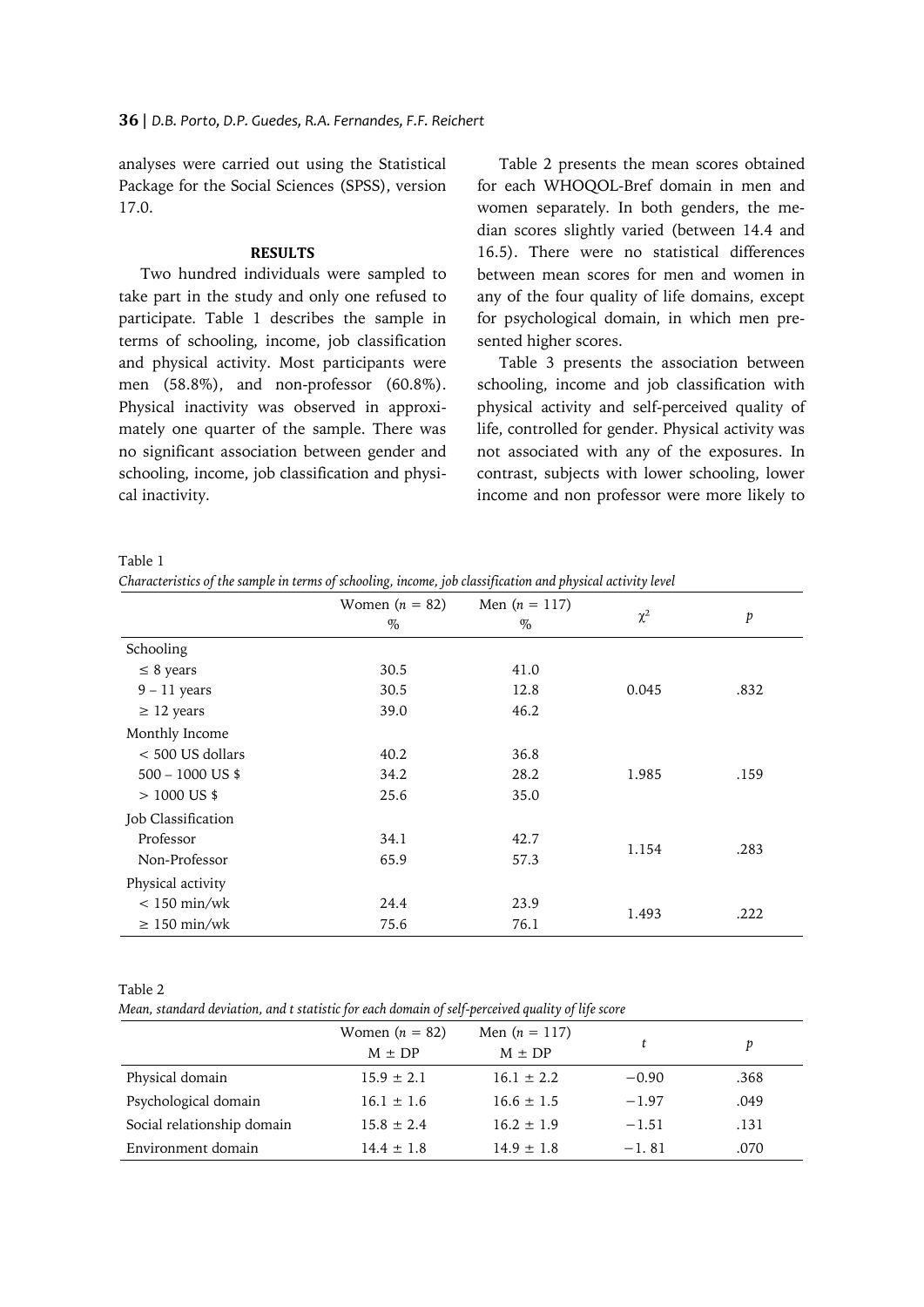present poorer self-perceived quality of life. In the present sample, subjects reporting  $\leq 8$ years of schooling showed between 32% (environment domain: OR = 1.32, 95% CI 1.05− 1.69) and 61% (physical domain:  $OR = 1.61$ , 95% CI 1.34−1.95) greater chance of presenting lower self perceived quality of life when compared to their peers with 12 years of schooling. With respect to income, subjects who reported < 500 US Dollars/month presented between 38% (social relationships domain: OR = 1.38, 95% CI 1.01−1.82) and 64% (psychological domain: OR = 1.64, 95% CI 1.31−1.85) greater chance of showing lower self-perceived quality of life than peers earning > 1000 US Dollars/month. Non-professor subjects demonstrated between 29% (social relationship domain: OR = 1.29, 95% CI 1.03−1.61) and 35% (psychological domain: OR = 1.35%, 95% CI 1.06−1.67) more chance to present a lower self-perceived quality of life compared to professors.

## *Quality of life and physical activity* | **37**

Table 4 presents the multivariable analyses for the association between self-perceived quality of life and physical inactivity. Subjects with lower scores in self-perceived quality of life were more likely to be inactive than subjects with higher scores for self-perceived quality of life. The strongest association was observed for the physical domain ( $OR = 2.70$ , 95% CI 1.87 3.52), whereas only the environment domain (OR = 1.89, 95% CI 0.96−3.25) did not presented a significant association with physical inactivity.

## **DISCUSSION**

This study presents data about physical activity and self-perceived quality of life from a sample of Brazilian older adults evaluated with the short version of the IPAQ and WHOQOL-Bref. The main finding of the study was that higher levels of habitual physical activity were associated with higher self-perceived quality of live scores.

Table 3

*Association of schooling, income and job classification with the outcomes physical inactivity and self-perceived quality of life (Values are Odds Ratios (95% CI) adjusted for gender)*

|                     |                 | Impairment in self-perceived quality of life |                     |                   |                   |
|---------------------|-----------------|----------------------------------------------|---------------------|-------------------|-------------------|
|                     | Physical        | Physical                                     | Psychological       | Social relations  | Environment       |
|                     | Inactivity      | $(score \leq 15)$                            | $(score \leq 15.5)$ | $(score \leq 15)$ | $(score \leq 14)$ |
| Schooling           |                 |                                              |                     |                   |                   |
| $\geq$ 12 years     | 1.00            | 1.00                                         | 1.00                | 1.00              | 1.00              |
| $9 - 11$ years      | 0.97            | 1.28                                         | 1.26                | 1.21              | 1.18              |
|                     | $(0.67 - 1.34)$ | $(0.98 - 1.67)$                              | $(0.96 - 1.61)$     | $(0.90 - 1.54)$   | $(0.91 - 1.50)$   |
| $\leq 8$ years      | 0.62            | 1.61                                         | 1.55                | 1.42              | 1.32              |
|                     | $(0.35 - 1.07)$ | $(1.34 - 1.95)$                              | $(1.26 - 1.94)$     | $(1.11 - 1.79)$   | $(1.05 - 1.69)$   |
| Monthly Income      |                 |                                              |                     |                   |                   |
| $> 1.000$ US \$     | 1.00            | 1.00                                         | 1.00                | 1.00              | 1.00              |
| $500 - 1.000$ US \$ | 0.93            | 1.26                                         | 1.31                | 1.24              | 1.11              |
|                     | $(0.67 - 1.28)$ | $(0.91 - 1.77)$                              | $(1.02 - 1.65)$     | $(0.93 - 1.62)$   | $(0.80 - 1.47)$   |
| $< 500$ US \$       | 0.71            | 1.56                                         | 1.64                | 1.38              | 1.24              |
|                     | $(0.30 - 1.11)$ | $(1.18 - 1.96)$                              | $(1.31 - 1.85)$     | $(1.01 - 1.82)$   | $(0.91 - 1.64)$   |
| Job Classification  |                 |                                              |                     |                   |                   |
| Professor           | 1.00            | 1.00                                         | 1.00                | 1.00              | 1.00              |
| Non-Professor       | 0.84            | 1.32                                         | 1.35                | 1.29              | 1.21              |
|                     | $(0.51 - 1.22)$ | $(1.01 - 1.64)$                              | $(1.06 - 1.67)$     | $(1.03 - 1.61)$   | $(0.92 - 1.58)$   |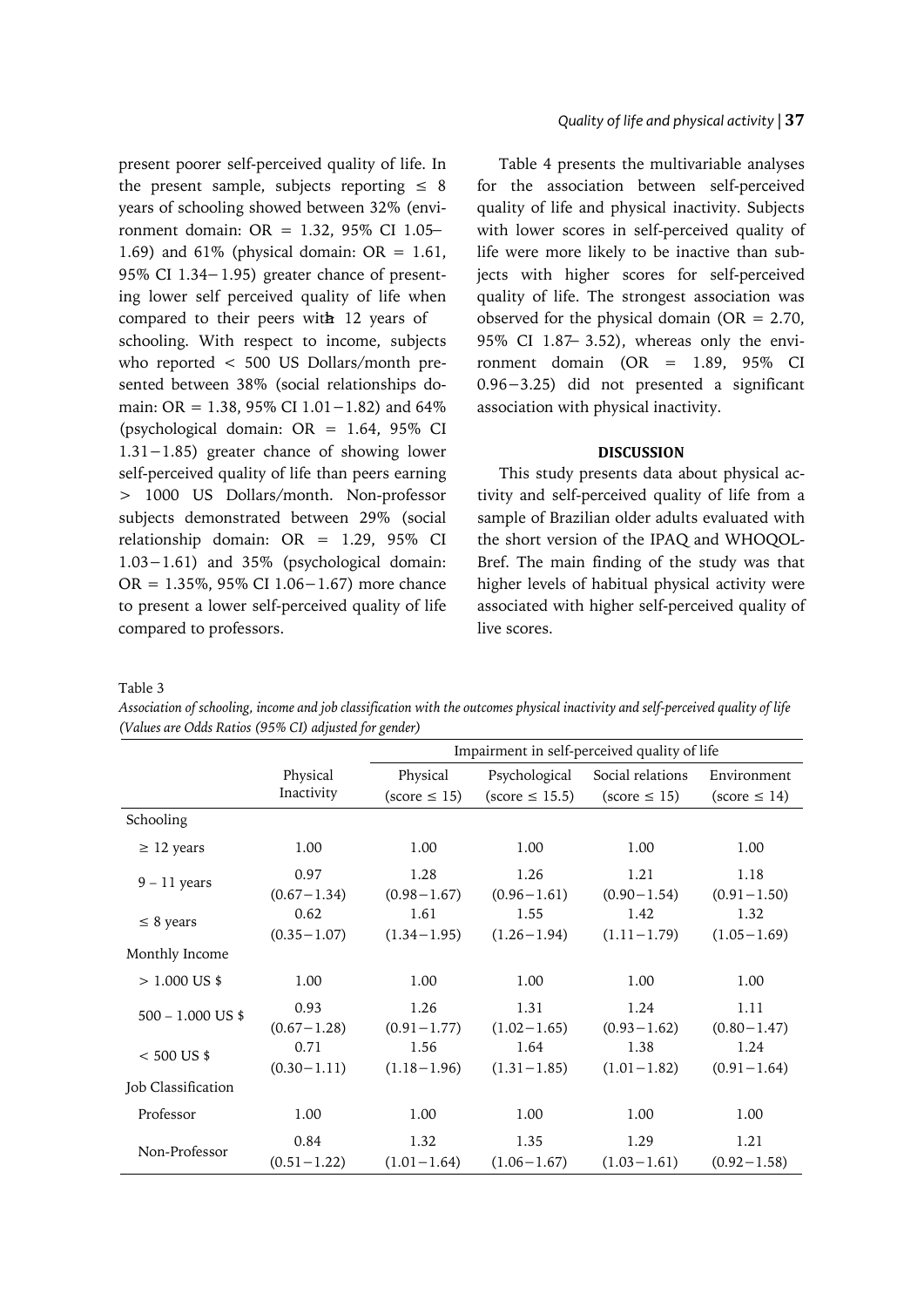Table 4 *Multivariable analyses for the association between physical inactivity and quality of life (Values are Odds Ratios (95% CI) controlling for gender, schooling, and income)*

| Domains (Scores)                        | Physical inactivity |  |  |
|-----------------------------------------|---------------------|--|--|
| Physical                                |                     |  |  |
| $3^{\text{rd}}$ tercile ( $\geq 17$ )   | 1.00                |  |  |
| $2nd$ tercile $(15 – 17)$               | $1.76(0.83 - 2.67)$ |  |  |
| $1st$ tercile (< 15)                    | $2.70(1.87 - 3.52)$ |  |  |
| Psychological                           |                     |  |  |
| $3^{rd}$ tercile ( $\geq 17.5$ )        | 1.00                |  |  |
| $2nd$ tercile $(15.5 – 17.5)$           | $1.68(1.17-2.76)$   |  |  |
| $1st$ tercile (< 15.5)                  | $2.45(1.45-3.11)$   |  |  |
| Social relationships                    |                     |  |  |
| $3^{rd}$ tercile ( $\geq 17$ )          | 1.00                |  |  |
| $2nd$ tercile $(15 - 17)$               | $1.57(0.85 - 2.68)$ |  |  |
| $1st$ tercile (< 15)                    | $2.14(1.19-3.26)$   |  |  |
| Environment                             |                     |  |  |
| $3^{\text{rd}}$ tercile ( $\geq 15.5$ ) | 1.00                |  |  |
| $2nd$ tercile $(14 – 15.5)$             | $1.53(0.63 - 2.65)$ |  |  |
| $1st$ tercile (< 14)                    | $1.89(0.96 - 3.25)$ |  |  |

The relationship between physical activity and self-perceived quality of life in different population groups has been studied (Aidar et al., 2006; Bernstein, Costanza, & Morabia, 2001; Gómez, Duperly, Lucumi, Gómez, & Venegas, 2005; Matsudo et al., 2002; Rütten & Abu-Omar, 2004; Sarkisian, Prohaska, Wong, Hirsch, & Mangione, 2005). However, none of these studies used internationally recognized instruments to measure both physical activity and quality of life. This drawback has hindered comparison across studies and limited the confidence to generalize their findings. Thus, we believe our data are important and provide reliable estimates of the association between physical activity and self-perceived quality of life.

The physical activity level found in this study is in agreement with other studies that applied the IPAQ (Gómez et al., 2005; Matsudo et al., 2002; Rütten & Abu-Omar, 2004). Our results indicate that, after the age of 60 years, despite the slightly greater proportion of women classified as inactive, both genders present similar behavior in terms of physical activity level. Our data indicate a lower proportion of inactivity than those reported in European (Rütten & Abu-Omar, 2004), South American (Gómez et al., 2005), and other Brazilian studies (Matsudo et al., 2002). The reason for these differences is likely to be related to the characteristics of the participants. In the present study, the sample was composed by employees of a public university. The activities performed by these subjects include teaching, administration, maintenance, gardening, security, etc. Some of the tasks demand occupational physical activity and, as the short version of the IPAQ evaluates all-domains of physical activity, a lower proportion of inactivity is expected. Furthermore, the sample is somehow biased when compared to the Brazilian population as a whole, since it oversampled individuals from higher socioeconomic status than the average Brazilian population.

The evaluation of self-perceived quality of life using WHOQOL-Bref showed similar patterns of mean scores across the four domains and among men and women, indicating an important reciprocal influence among domains. These data are in agreement with those obtained in the original multicenter study that evaluated the instrument (WHOQOL Group, 1998). Nonetheless, it is important to analyze each domain of quality of life separately, because quality of life is considered a multidimensional construct (WHOQOL Group, 1998).

Other studies with elderly (60 to 90 years) evaluated the contribution of physical, psychological, social and environmental domains on the overall quality of life. The results indicate that the relative contribution of the four domains on global quality of life was approximately 36%, with larger participation of the physical domain (28%). The results also revealed that the different domains have limited participation on the explanatory capacity of the global quality of life scores. Therefore, data must be interpreted separately when the analy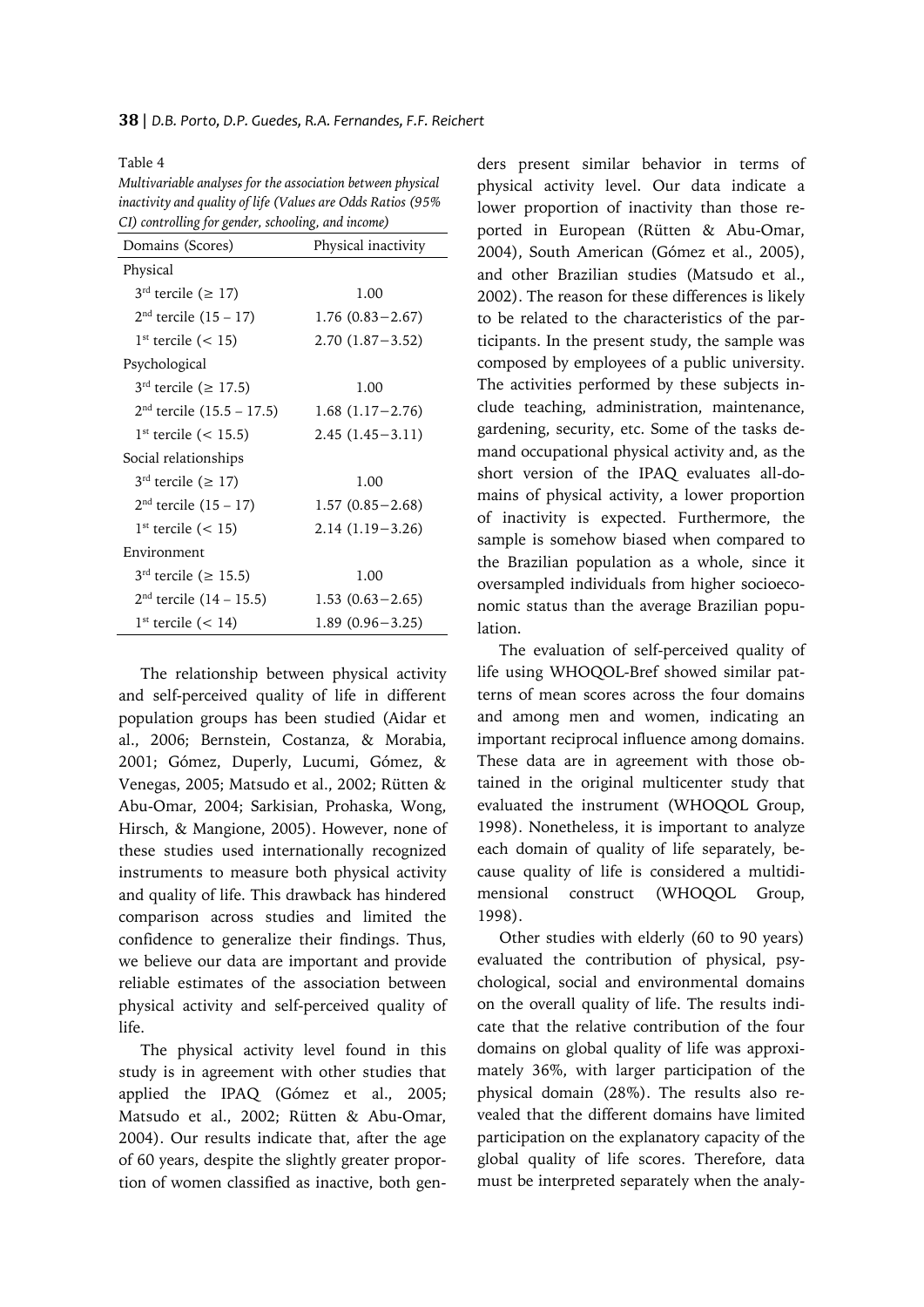sis of life quality in older subjects is the outcome (Pereira et al., 2006).

The mean scores for the dimensions of quality life found in this study are similar to those found in a sample of employees from the Federal University of Rio Grande do Sul (Brazil), except for the physical domain (Fleck et al., 2000). The lower score found for the physical domain in the present study may be due to differences in the age of subjects included in the two studies. In our study, subjects were 60 years and older, while the mean age among subjects from the Federal University of Rio Grande do Sul was 45 years.

Self-perceived quality of life is affected by organic, social, cognitive, and mental factors. Thus, it is highly dependent on the environment of the individual (Rejeski, Brawley, & Shumaker, 1996). The advanced age of the subjects evaluated in the present study may have had greater negative effect on the physical domain of self-perceived quality of life. In contrast, this effect can be minimized when physical activity is increased. An experimental study carried out by Aidar et al. (2006) showed significant improvements on indicators of quality of life and  $VO<sub>2</sub>$ max in the subjects that underwent a physical activity program. Such an association was not observed in the control group.

An important contribution of the present study is the evaluation of associations. Lower perceived quality of life was associated with lower schooling, income and job classification whereas no association was found for physical activity. The physical and the psychological domains showed the strongest association with these three indicators. In the present study, schooling  $\leq 8$  years or earnings  $< 500$  US dollars/month or the performance of a nonteacher function increased the odds of lower scores in the evaluation of self-perceived quality of life by 32-64%, respectively. The nonsignificant association between physical activity and schooling and income was also observed in other studies using the IPAQ and employing binary logistic regression (Gómez et al., 2005; Rütten & Abu-Omar, 2004). However, when using instruments other than the IPAQ (Bernstein et al., 2001), or other types of statistical analysis (Matsudo et al., 2002), physical activity was not always unrelated to schooling and income.

The association between physical activity and mental health has been previously studied. Based on a similar criteria to classify individuals' physical activity levels, a study with Portuguese elderly ( $n = 168$ , mean age = 72 years) found that 41.1% were considered physically inactive. In addition, when physical activity participation was increased, higher levels of life satisfaction, self-esteem and personal growth were verified, being this effect superior in the elderly people who practiced at least 30 min/day of moderate-to-vigorous physical activities on five or more days in a week (Fernandes, Vasconcelos-Raposo, Pereira, Ramalho, & Oliveira, 2009).

Original aspects of the present study include the assessment of the relationship between quality of life and physical activity among subjects aged 60-70 years, using the IPAQ and WHOQOL-Bref, respectively. Subjects with lower scores in self-perceived quality of life were more likely to be inactive than subjects with higher scores for self-perceived quality of life. Certain limitations should be considered when interpreting the results of the present study. First, although the psychometric indicators of the IPAQ fulfill the proposed acceptance criteria (Craig et al., 2003) it is still a subjective measure and its accuracy depends on the respondent. Further studies could use objective measures such as accelerometers to confirm our associations. Second, in light of the reports provided by the subjects of the present study, we found that self-perceived quality of life reflects individual responses, which depend exclusively on the subject's attitude toward different daily life situations and above all how he/she perceives the older age. Thus, considering that the study sample was composed of a universe of subjects with highly diverse life experiences, ranging from university teachers with post-graduate education to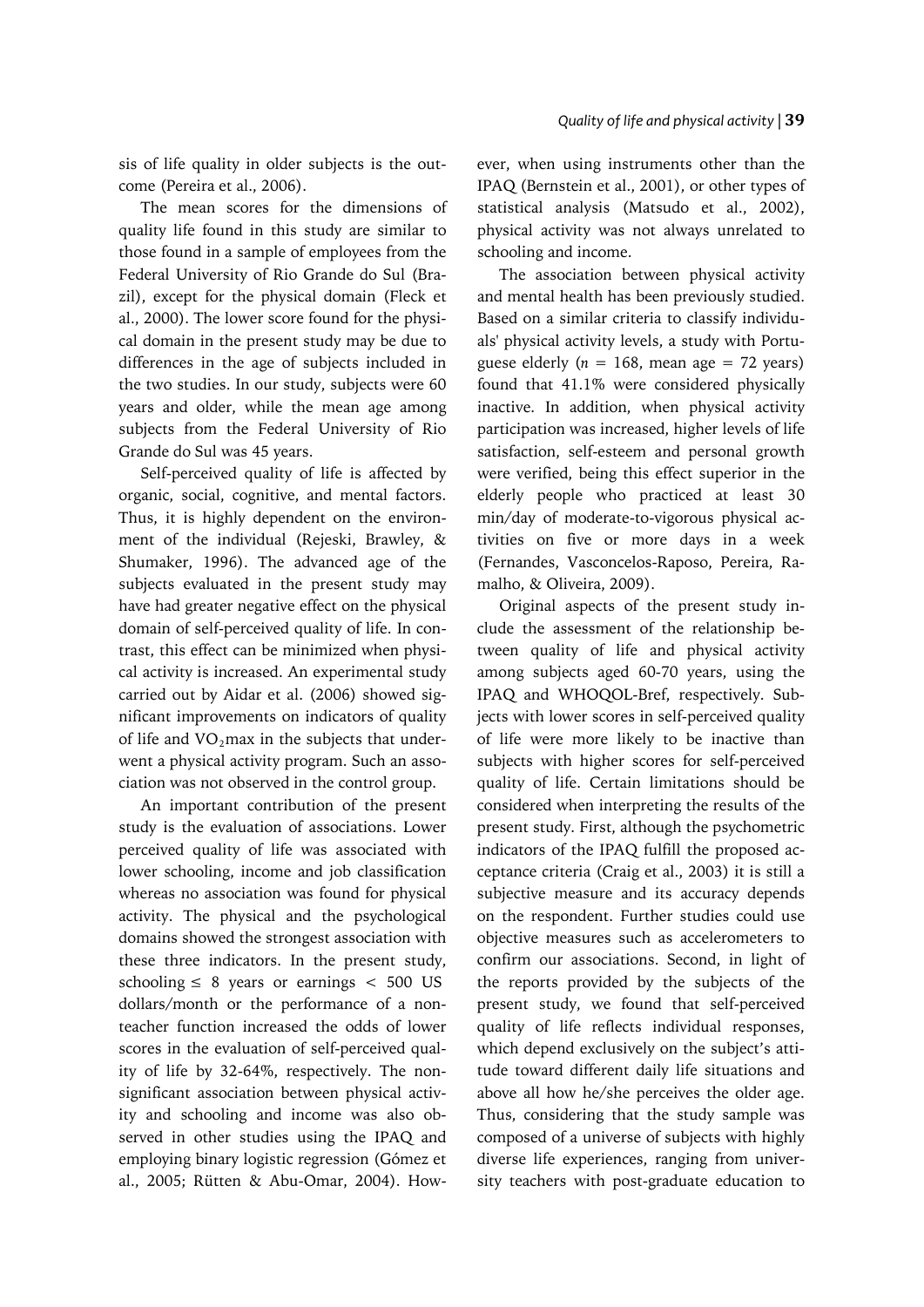employees whose function requires minimal schooling, one cannot discard the possibility of bias in the subjects' interpretation of the questions included in WHOQOL-Bref. Moreover, because the sample included only employees of a given university the generalization of our findings shall be made with prudence.

In conclusion, our results suggest that improved self-perceived quality of life is significantly associated to physical activity among older adults. Despite the methodological difficulties inherent to studies aimed to investigate this issue, an improved understanding of the relationship between the physical activity and quality of life is important to formulate recommendations regarding modifications in lifestyle, mainly among those that have not been affected by disabling diseases and that are physically independent.

## **Acknowledgements:**

The authors extend special thanks to staff of the State University of Londrina, Paraná, Brazil, for valuable help in conducting this study, and all study participants for their cooperation.

## **Conflicts of Interest:**

Nothing to declare.

**Funding Sources:** Nothing to declare.

#### **REFERÊNCIAS**

- Aidar, F. J., Carneiro, A., Silva, A., Reis, V., Novaes, G. S., & Pains, R. (2006). A prática de atividades físicas e a relação da qualidade de vida com o VO2 máx. predito. *Motricidade, 2*(3), 167-177.
- Amara, C. E., Koval, J. J., Johnson, P. J., Paterson, D. H., Winter, E., & Cunningham, D. A. (2000). Modelling the influence of fat-free mass and physical activity on the decline in maximal oxygen uptake with age in older humans. *Experimental Physiology, 85*(6), 877-886.
- Babic, Z., Deskin, M., Muacevic-Katanec, D., Erdeljic, V., Misigoj-Durakovic, M., & Metelko, Z. (2004). Estimation of physical activity by different questionnaires in overweight subjects and patients with Type 2 diabetes mellitus: Relationship with anthropometric and meta-

bolic variables. *Diabetes, Nutrition & Metabolism, 17*(5), 280-289.

- Bassuk, S. S., & Manson, J. E. (2005). Epidemiological evidence for the role of physical activity in reducing risk of type 2 diabetes and cardio-vascular disease. *Journal of Applied Physiology, 99*, 1193-1204.
- Bernstein, M. S., Costanza, M. C., & Morabia, A. (2001). Physical activity of urban adults: A general population survey in Geneva. *Sozial und Präventivmedizin, 46*(1), 49-59. doi: 10.1007/BF 01318798
- Chachamovich, E., Trentini, C., & Fleck, M. P. (2007). Assessment of the psychometric performance of the WHOQOL-BREF instrument in a sample of Brazilian older adults. *International Psychogeriatrics, 19*(4), 635-646. doi: 10.10 17/S1041610206003619
- Craig, C. L., Marshall, A. L., Sjostrom, M., Bauman, A. E., Booth, M. L., Ainsworth, B. E. … Oja, P. (2003). International Physical Activity Questionnaire: 12-Country Reliability and Validity. *Medicine & Science in Sports & Exercise, 35*(8), 1381-1395. doi: 10.1249/01.MSS.0000078924. 61453.FB
- Elavsky, S., McAuley, E., Motl, R. W., Konopack, J. F., Marquez, D. X., Hu, L. ... Diener, E. (2005). Physical activity enhances long-term quality of life in older adults: Efficacy, esteem, and affective influences. *Annals of Behavioral Medicine, 30*(2), 138-145. doi: 10.1207/s15324796abm30 02\_6
- Fernandes, H. M., Vasconcelos-Raposo, J., Pereira, E., Ramalho, J., & Oliveira, S. (2009). A influência da actividade física na saúde mental positiva de idosos. *Motricidade, 5*(1), 33-50.
- Fleck, M., Chachamovich, E., & Trentini, C. (2006). Development and validation of the Portuguese version of the WHOQOL-OLD module. *Revista de Saúde Pública, 40*(5), 785-791.
- Fleck, M., Louzada, S., Xavier, M., Chachamovich, E., Vieira, G., Santos, L., & Pinzon, V. (2000). Aplicação da versão em português do instrumento abreviado de avaliação da qualidade de vida "WHOQOL-Bref". *Revista de Saúde Pública, 34*(2), 178-183. doi: doi.org/10.1590/S 0034- 89102000000200012
- Gómez, L. F., Duperly, J., Lucumi, D. I., Gómez, R., & Venegas, A. S. (2005). Nível de actividad física global en la población adulta de Bogotá (Colômbia): Prevalência y factores asociados. *Gaceta Sanitaria, 19*(3), 206-213.